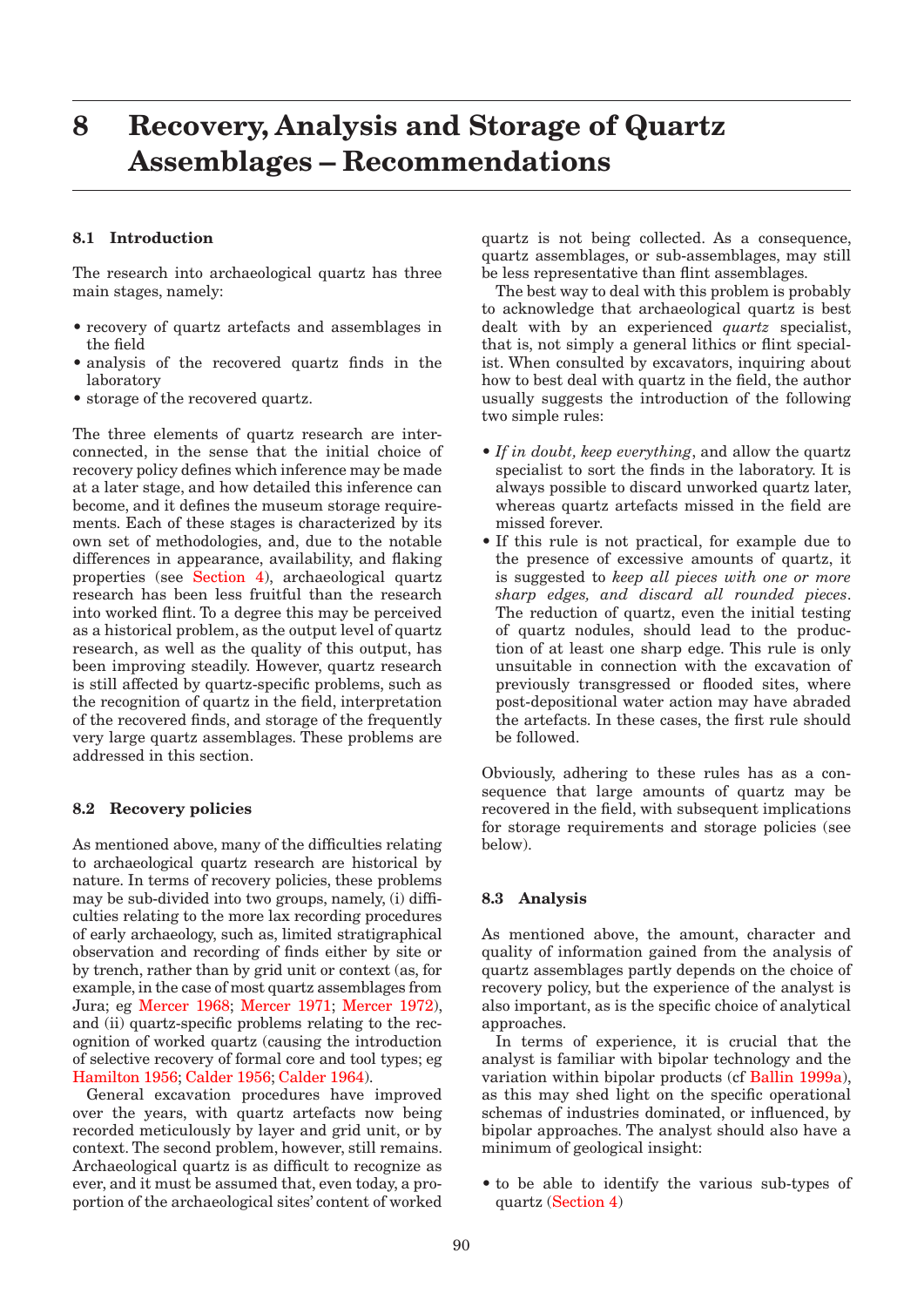- to identify the possible sources of these quartz forms
- to distinguish between different sets of flaking properties
- to use this information to estimate the use-value (including symbolic value) of the different quartz forms, and define possible prehistoric territories and exchange networks (techno-complexes and social territories; Ballin 2007b).

The geological differences between quartz and, for example, flint (geological provenance, flaking properties, etc.) makes it imperative to separate the various raw materials and analyse the resulting sub-assemblages individually. Bulk analysis of, for example, quartz and flint artefacts tends to reduce the amount and quality of inference that may be gained from a lithic collection. In the presentation and discussion of the finds from the well-known [Mesolithic sites on Jura \(eg Mercer 1968; Mercer](#page-5-0)  1971; Mercer 1972) large sub-assemblages of flint and quartz (as well as some bloodstone and pitchstone) were dealt with as one combined assemblage, making it almost impossible to discuss matters, such as, different technological approaches (were two different operational schemas employed, one for quartz and one for flint and flint-like materials?), procurement strategies, social territories and exchange networks.

It is a well-known fact that burnt flint is a valuable source to the interpretation of intra-site spatial patterns and on-site behaviour (eg Ballin forthcoming j), particularly with regards to the identification of 'latent' hearths (the distinction between 'evident' and 'latent' structures was made b[y Cziesla 1990,](#page-3-0)  257, in his dissertation on settlement dynamics; also see Stapert 1987; Stapert 1989; Stapert 1990; [Stapert 1992\). Burnt quartz is practically never](#page-6-0)  mentioned in reports on quartz-bearing sites, and it does not form an integral part of the interpretation of these sites. This is mainly due to the fact that burnt quartz, due to the specific attributes of this raw material, is much more difficult to identify than burnt flint, and the research into this matter is still in its infancy ([eg Gonick 2003; B](#page-3-0)allin forthcoming k). Presently it appears that burnt quartz takes two forms, namely, (i) dull, crackled and disintegrating white or grey quartz, and (ii) shiny, yellow-brown quartz with 'peeled-off' surfaces. It is possible that form (i) is connected to ordinary settlement activities, like most crazed flints, whereas the other form may relate to heat-treatment of quartz, or it may be the result of exposure to fire combined with specific soil conditions (particularly the iron-rich, acidic conditions of Scottish peat areas; see discussion in [Section 2.4.11\).](#page-37-0) It is hoped that, in the future, the recognition and discussion of burnt quartz may form a standard part of general quartz analysis, as burnt flint does to general flint analysis.

The comparison and interpretation of quart assemblages may be influenced by the analyst's choice of classification system. Any classification system must be tailored to fit the material under investigation, and, to allow comparison between assemblages, a standardized classification system should be employed by all quartz specialists. In central and northern Scandinavia (se[e Section 3\), th](#page-0-0)e difficulties relating to quartz research were largely seen as products of an inappropriate typology borrowed from flint researc[h \(Broadbent 1979; Callahan 1987;](#page-2-0) [Knutsson 1998\),](#page-4-0) and it was attempted to develop a specific quartz typology. This, however, had as a consequence that quartz assemblages and flint assemblages were no longer directly comparable (see for exampl[e Lehane's 1986 at](#page-4-0)tempt at using a Scandinavian classification system on a Scottish quartz assemblage), and what would one do in cases where a specific assemblage was based on the simultaneous exploitation of equal amounts of different raw materials?

Consequently, the author advices against this practice. As demonstrated in the lithic analyses undertaken as part of the present projec[t \(eg Ballin](#page-0-0)  [2002b; B](#page-0-0)allin 2007a; Ballin forthcoming j), it is quite practicable to apply the same typology to all raw materials. The difference between quartz and flint assemblages is not so much that other tool types are manufactured in quartz, but that quartz assemblages – due to the different flaking properties of this material – may be based on different blanks, such as a larger proportion of chunks, thick flakes and abandoned cores or core fragments. These differences are revealed by the detailed characterization of the finds, which forms part of the general classification process.

The most central problem to quartz classification – that it is difficult to recognize retouch on quartz tools – is not going to be solved by the development of any new approach or method. It is a consequence of the physical appearance of this material (its shiny, reflective surfaces; in the case of rock crystal, the material's transparency), and the recognition of retouch on quartz is, and will remain, a matter of experience. The author has only made one observation, which may be helpful to lithics analysts, namely that retouch on quartz is much easier to identify when scrutinized from the 'lower face' of the piece (ie the face from which the retouch was initiated), rather than from the 'upper face' (ie the face affected by the removals, the reliefed surfaces of which are usually much more reflective).

#### **8.4 Storage policies**

Generally, the storage requirements of quartz artefacts correspond to those of artefacts in flint and flint-like raw materials. Lithic materials are predominantly hardy and durable and, in most cases, they do not require special attention. Consequently, ordinary quartz artefacts do not call for individual packaging, that is, there is no need for acid-free paper, silver foil, bubble-wrap or cling-film, and bulk packaging is acceptable (that is, multiple pieces per